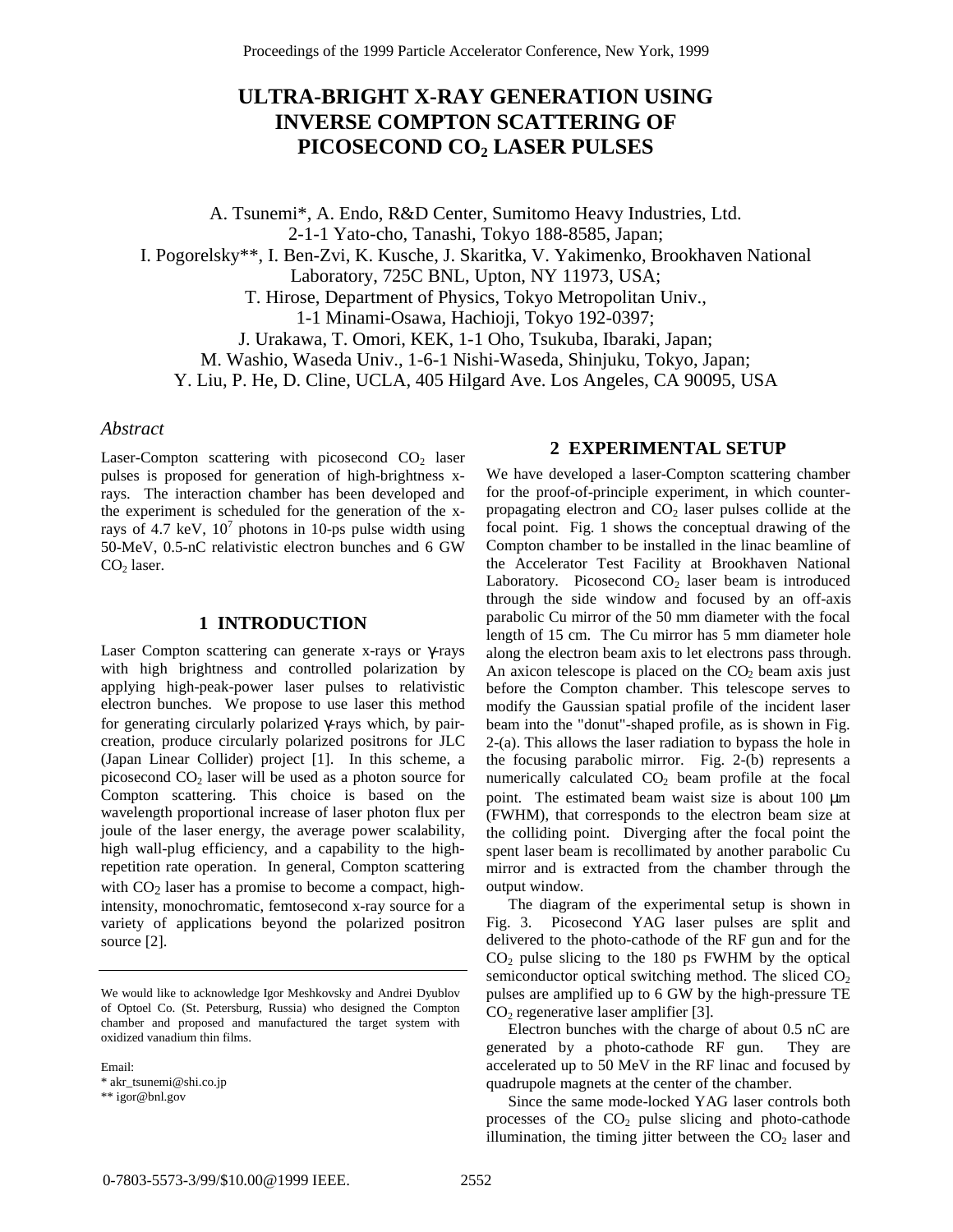

Fig. 1 Top view of the Compton chamber



at the entrance window

electron bunches is negligible to compare with the pulse duration.

For fine alignment of the laser and electron beams at the colliding point and the observation of their spatial profiles, we use a target composed of the vanadium oxide thin film coated on a mica substrate. This coating is sensitive to both electron and mid-infrared beams. In the preliminary test with a focused picosecond  $CO<sub>2</sub>$  laser pulse, beam profile image was clearly visible as about 100 µm wide blackened spot. The image capture for the midinfrared beam is physically based on the film reflectivity change in the visible region due to the phase transition in the oxidized vanadium crystal structure heated by the laser beam. Since the reflectivity shows hysteresis nature



Fig. 2-(b)  $CO<sub>2</sub>$  beam profile at the focal point

in the response to the temperature, the laser spot image can be "grabbed" by maintaining the target temperature around  $5\bar{5}^0C$ .

Upon interaction of the 0.5 J laser pulse with the 0.5 nC electron bunch, we expect to observe up to  $10^7$  of the Compton scattered x-ray photons with the maximum energy of 4.7 keV and the angular divergence of 10 mrad. The x-ray pulse width will be 10 ps, which is approximately the same as the electron bunch length. The scattered x-rays will be detected by a silicon photodiode placed behind the Be window downstream of the dipole magnet that serves to separate electron and x-ray beams.